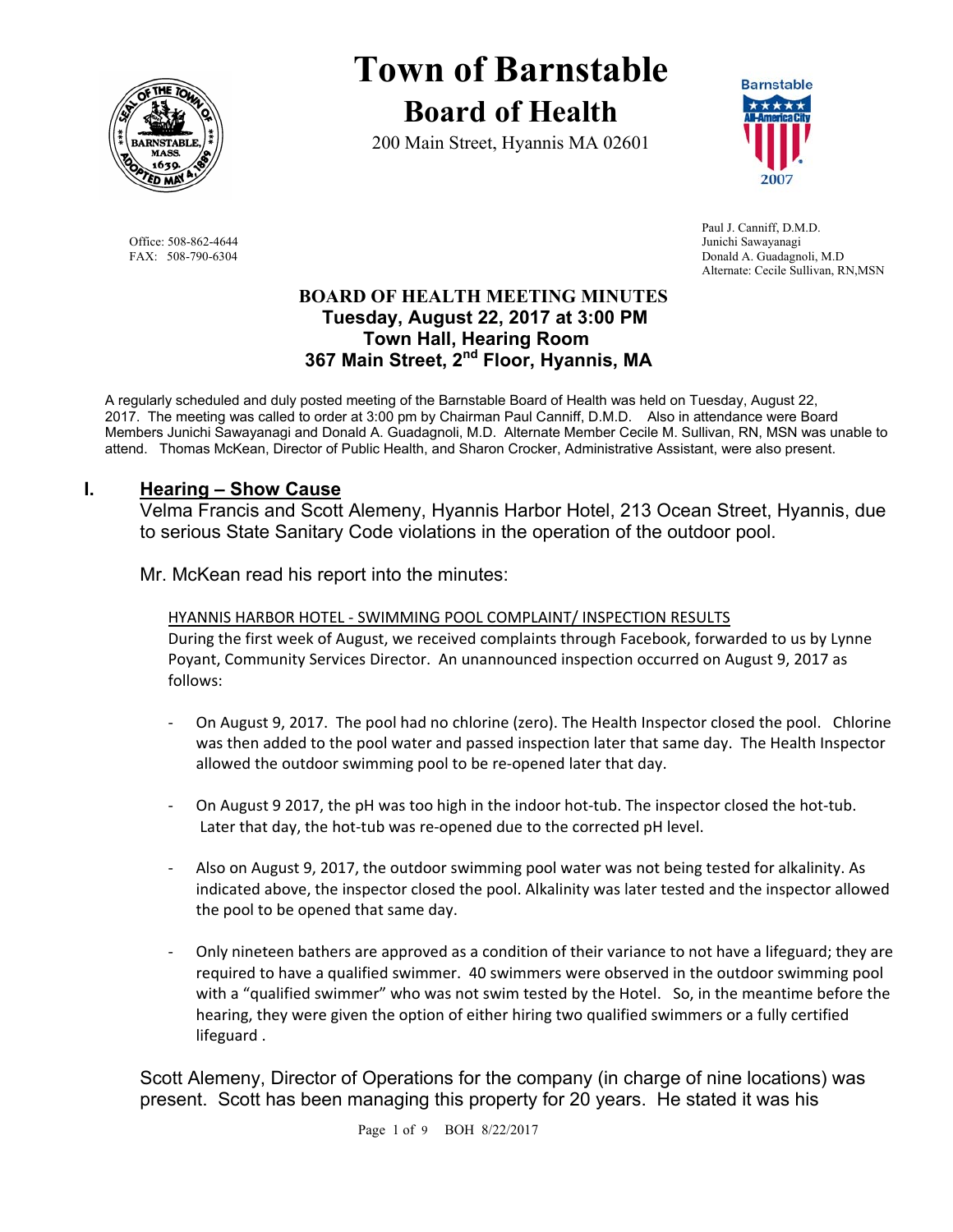understanding that they may have 19 people in the pool itself (in addition to the area surrounding the pool). Dr. Canniff acknowledged the Board is in agreement that they may have 19 people in the pool itself.

After the violations were corrected, and as a temporary situation until this Board meeting, Mr. McKean had allowed Mr. Alemeny to increase the number of people in the pool up to 38, provided they have two qualified swimmers on duty at the same time. To continue this, the Board must vote on it.

In response to the question of why pool was not closed when it had no chlorine. Scott was not at the location on that particular day but explained their procedure whenever there is a reading for chlorine at zero, they have been simply adding the chlorine at that time, and the following reading for that day will show that. (they test four times a day – 7am, 12pm, afternoon, and evening.)

Upon a motion duly made and seconded, the Board voted to 1) issue a Warning, 2) allow Hyannis Harbor House to have up to 38 people in the pool through the season provided they have two qualified swimmers on duty at the same time, and 3) in the future when the chlorine is reading zero, the person in charge will remove the swimmers from the pool, add chlorine and make sure the chlorine testing reads between 1-3 before having the swimmers return to the water. (This is expected to occur quickly upon adding the chlorine.) (Unanimously, voted in favor.)

# **II. Septic:**

A. Dan Ojala, Down Cape Engineering, representing Connie Peterson, Trustee – 29 Packet Landing Way, West Barnstable, Map/Parcel 179-015, 35,010 square feet parcel, private well, no construction, requesting two variances.

Dan Ojala said no test holes had been done at this time to see whether the Board was happy with the plans. The groundwater flows to the east and northeast, away from the well.

Dr. Canniff would like to see the septic system put in a different location.

Upon a motion duly made by Mr. Sawayanagi, seconded by Dr. Guadagnoli, the Board voted to grant the variances with the following condition: 1) a four-bedroom deed restriction must be recorded at the Barnstable County Registry of Deeds, and 2) an official copy must be submitted to the Public Health Division. (Vote: two in favor, and Dr. Canniff voted not in favor.)

B. Michael Pimentel, JC Engineering, representing Dorothy and Nancy Pettibone, owners – 51 Stonehedge Drive, Barnstable, Map/Parcel 317-058, 20,494 square feet lot, multiple variances requested.

Upon a motion duly made and seconded, the Board voted to grant the variances with the following conditions: 1) a four-bedroom deed restriction is recorded at the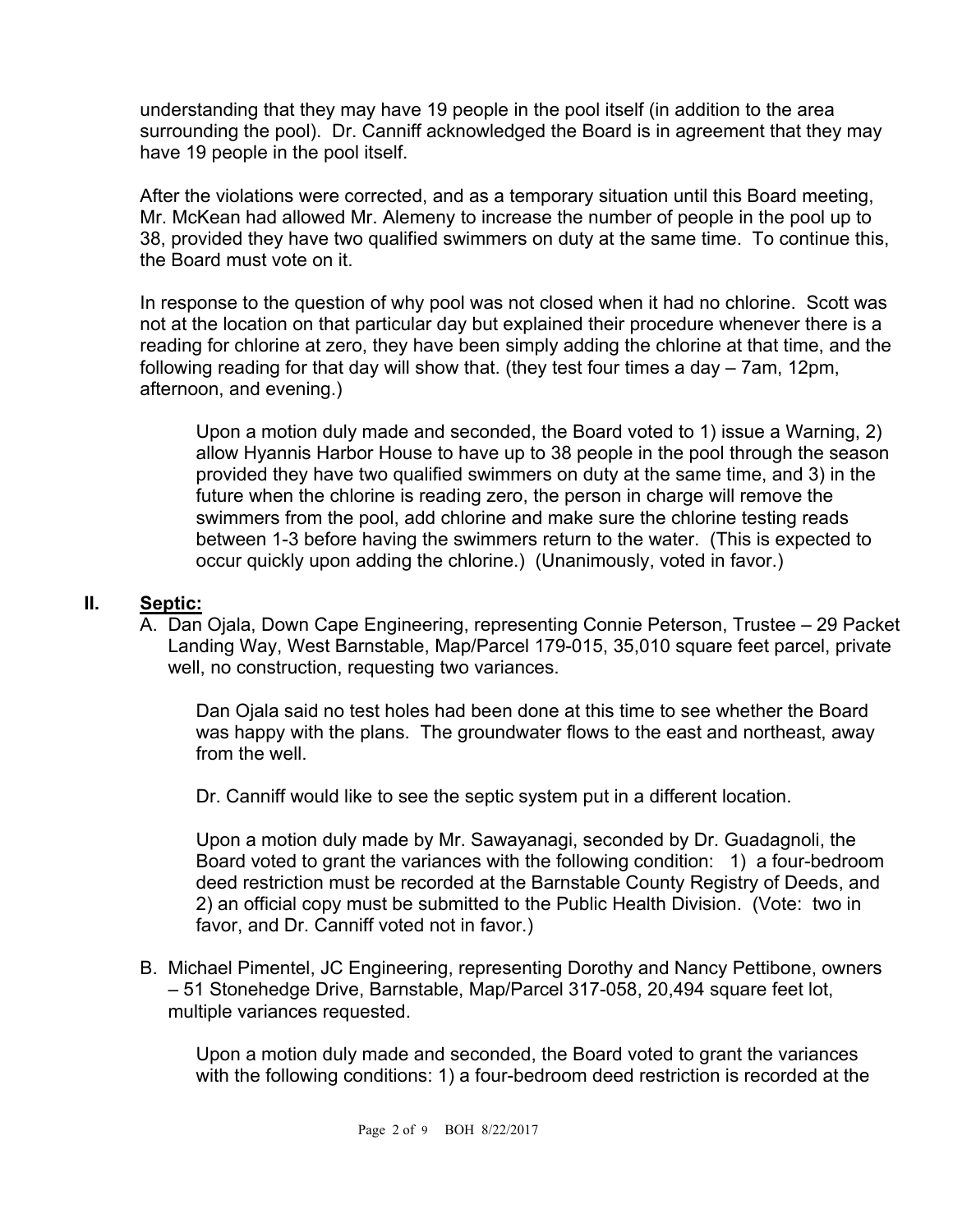Barnstable County Registry of Deeds, and 2) an official copy is submitted to the Public Health Division. (Unanimously, voted in favor.)

C. Dan Ojala, Down Cape Engineering, representing Craig Vancura, owner – 40 Nye's Point Way, Centerville, Map/Parcel 233-013, 0.23 acre parcel, proposed tight tank, no construction work proposed, multiple variances requested.

Upon a motion duly made and seconded, the Board voted to grant the proposed tight tank with the following conditions: 1) the existing two-bedroom deed restriction at the Barnstable County Registry of Deeds must be further recorded to state that the property is for seasonal use (up to 6 months) only, and it must state that there is a tight tank on the property, and 2) the tight tank must be pumped a minimum of once a year. (Note: the current deed restriction contains the statement that if/when sewer is available to this property, the owners are to hook up to the sewer within 30 days.)

# **III. Food – Temporary:**

Michael Conrod, representing Sagamore Beach BBQ, vendor for Cape Cod Beer Issac's Run to be held outside at Cape Cod Beer, 1336 Phinney's Lane, Barnstable, on August 23, 2017 from 5:30 – 8:00 pm. The items on the menu are pulled pork, coleslaw, beans, and potato salad.

Michael Conrod explained that he will be warming up food at his tent outside and will have a handwash station there. He will be bringing the food inside where it will be served and eaten. He also mentioned that Centerville Pie Company was planning to bring food.

The Board voted to grant the temporary permit for Sagamore Beach BBQ with the condition that he also have a handwash station inside at the serving area. (Unanimously, voted in favor.)

## ADDITIONAL:

Also, the Board voted to approve the Centerville Pie Company at this event with the conditions that: 1) they understand they need to submit paperwork at the proper time in the future, and 2) Mr. McKean is informed and is satisfied with their procedures for this one event. (Unanimously, voted in favor.)

## **IV. Body Art:**

Tyler Bolton, Buzzards Bay, requesting approval as a trainee with Alex Travassos, Black Pearl Tattoo Studio and Gallery, 509 Main Street, Hyannis.

Tyler Bolton and Alex Travassos were present. Tyler's paperwork was complete and his references were good. He will be the only trainee at the establishment.

Upon a motion duly made and seconded, the Board voted to grant Tyler Bolton a body artist trainee permit (no body piercing) for a period of 18 months at which time he will return to the Board. (Unanimously, voted in favor.)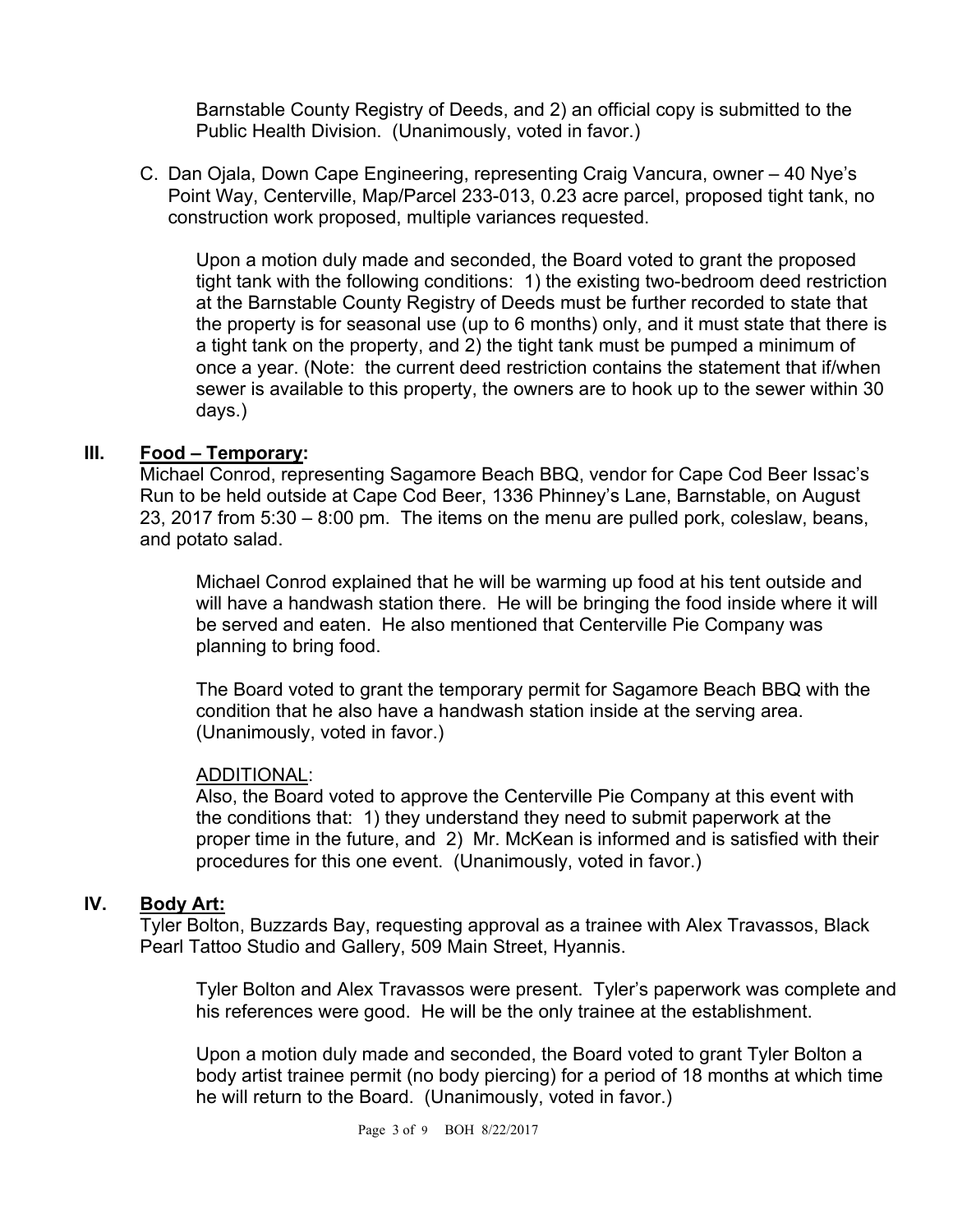# **V. Food – Public versus Private Events:**

Proposed written clarification of public events versus private events.

Upon a motion duly made and seconded, the Board voted to adopt the policy submitted (Exhibit #1 and Exhibit # 2). (Unanimously, voted in favor.)

### **VI. Minutes:**

Minutes – May 23, June 27, and July 25, 2017

Upon a motion duly made and seconded, the Board voted to adopt the minutes submitted for July 25, 2017 Board meeting. (Unanimously, voted in favor.)

Motion to Adjourn at 4:55pm.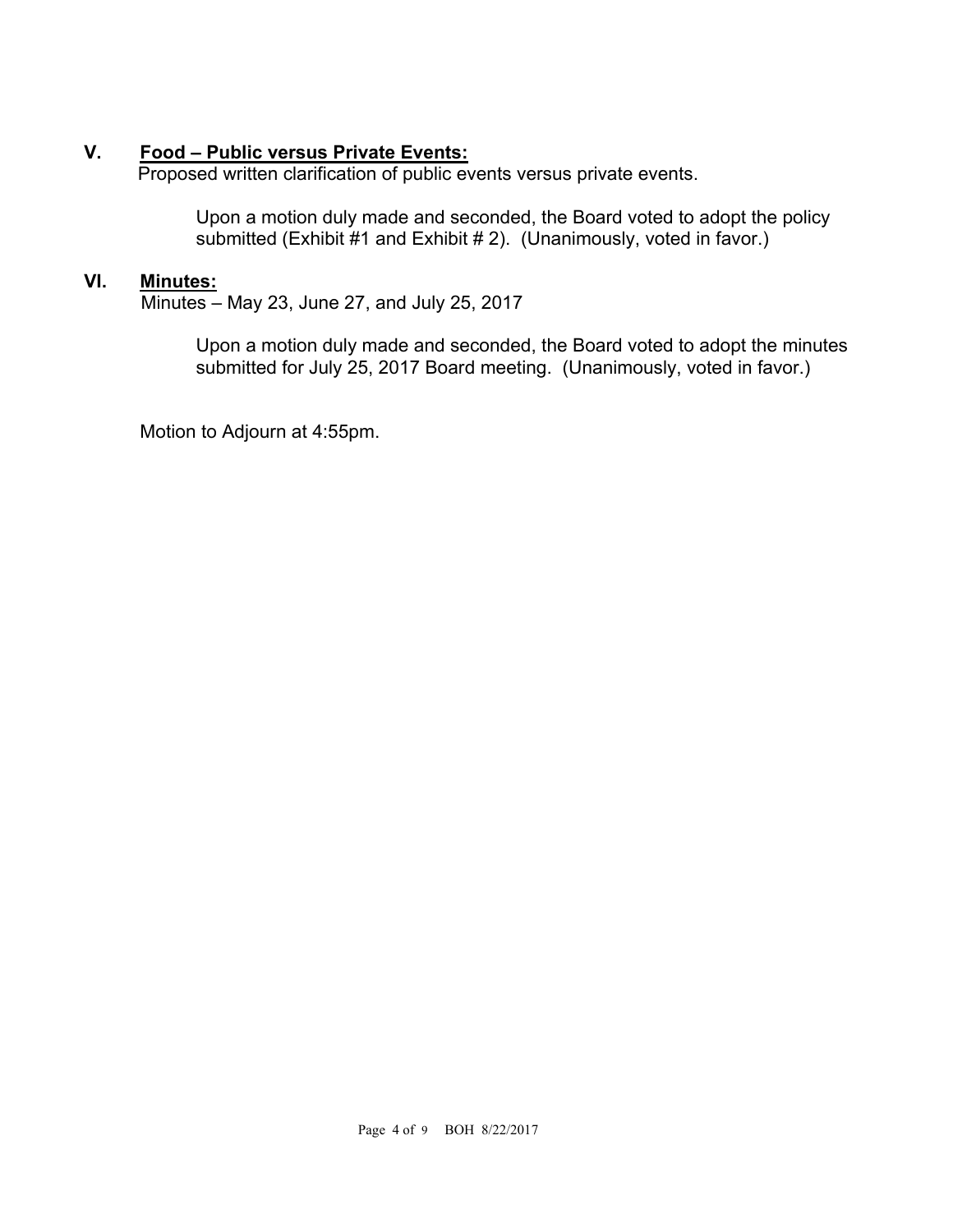

FAX: 508-790-6304

# **Town of Barnstable** Exhibit# 1 **Board of Health**

200 Main Street, Hyannis MA 02601

Office: 508-862-4644 Paul J. Canniff, D. M.D.<br>
FAX: 508-790-6304 Paul J. Canniff, D. M.D. Donald A. Guadagnoli, M.D.

 **August 22, 2017** 

**Public and Environmental Health Program Policies, Procedures, and Guidelines** 

# **Private Versus Public Events/ Temporary Food Events No. 2017-01**

# **When a Permit is Required**

The Board of Health, working through its staff protects the general public by promoting safe food handling and smart menu choices for large groups, especially those with at risk populations (the elderly, the very young, or those with weakened immune systems). The Health Division staff raises awareness of food-borne illness by offering guidance and information that encourages safe food preparation that will minimize adverse health effects. This collaborative effort between the Board of Health, it's staff and the users of non-profit kitchens allows groups to sponsor events like fund raisers, soup kitchens and community suppers without endangering the public health.

# **Public Events and Fund Raisers**

Any event where food is served to the "general public" requires a temporary permit from the local Board of Health. A public event is defined as "an event that is advertised with fliers, banners, newspaper articles, radio or TV announcements, or by other means, (regardless of whether or not a fee is charged); it is considered a public event and is subject to health code requirements of the regulatory authority. Churches, temples, school groups and other non-profit groups often use food sales as a way to raise funds for their organization. Several factors are evaluated to determine the food safety at these events such as:

- Proposed menu
- Condition of the facility where food is being prepared
- Equipment provided
- Food safety knowledge and handling<sup>1</sup>

|<br>|<br>| 1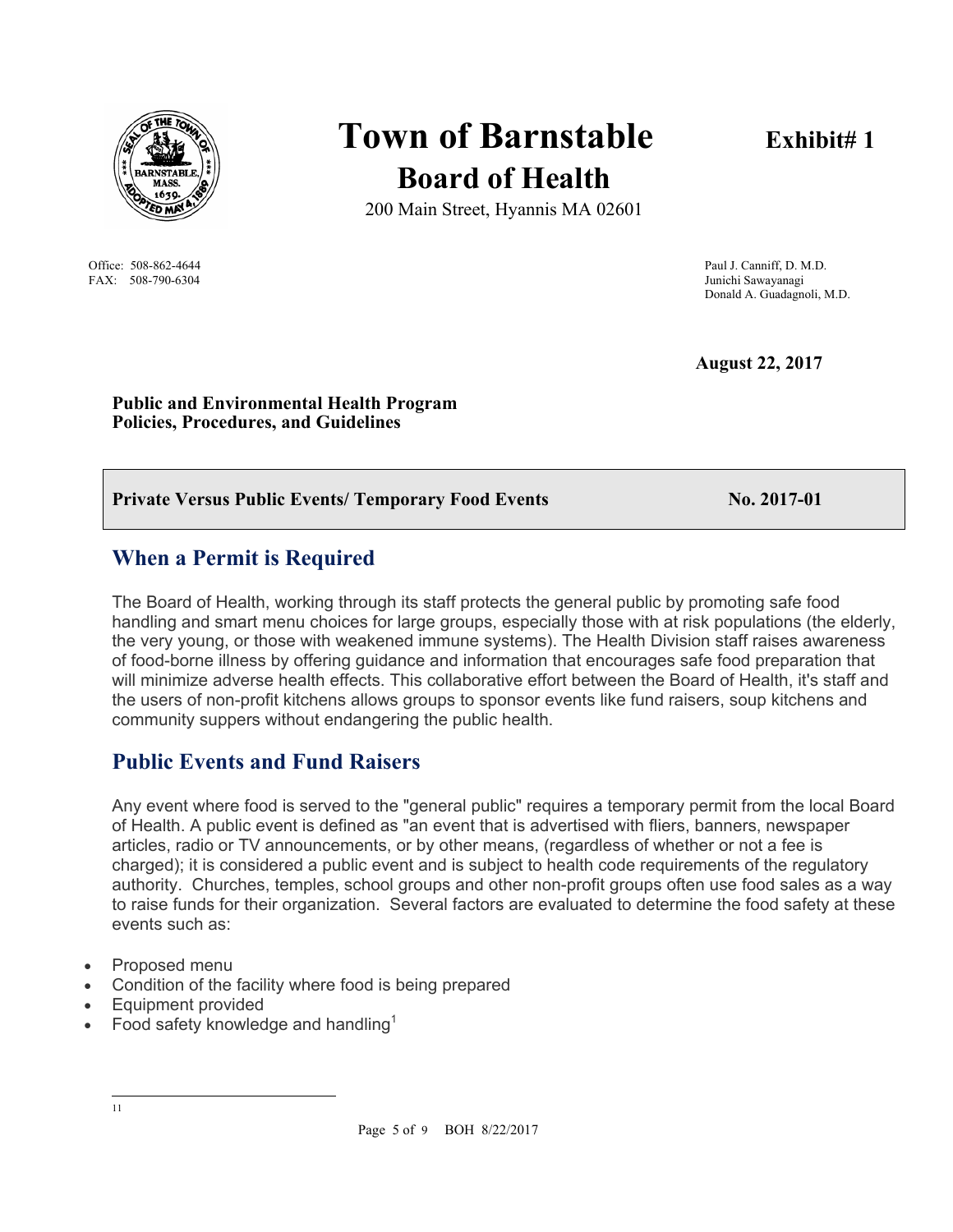Event planners that propose a menu that include potentially hazardous foods (PHF's) such as eggs, meats, mayonnaise-based foods and other foods that require temperature control, pose the highest risks and therefore must meet more stringent guidelines to insure food safety. No foods for a public event or fundraiser should be made in a home kitchen (except baked goods such as cookies, brownies or cakes or exempt potluck).

Health Division staff can work with each "person-in-charge" of the event to assist in modifying menu choices or food preparation techniques that will reduce potential food hazards.

# **Catered Events**

A "caterer" is a person who prepares food ready for serving (with the addition of reheating onsite if needed) intended for individual portion service, transports and serves it at another location, or who prepares and serves food at a food establishment, other than one for which he/she holds a permit, for service at a single meal (not a regularly recurring meal), party, or similar gathering.

Caterers must submit a copy of the proposed menu, identify the location of the event, indicate the number of guests to be served, provide a copy of the permit from the town in which they are licensed and provide proof of food safety training. If the food is prepared by a caterer, but service is done by another organization, then a temporary food permit must be obtained by the entity doing the food service.

# **Private Events**

A private event is an exclusive group, which could include family, friends, neighbors or committee members meeting over a shared meal. In this type of situation, a temporary food permit from the Board of Health is not required. Food prepared in a home kitchen is allowed only at a private event, such as a potluck supper.

Some events may ride the fine line between a public event and a private event, the Health Division is here to answer your questions and assist you with any additional information you may need to clarify whether a temporary permit is needed.

Please contact us by telephone at 508–862-4644.

Paul J. Canniff, D.M.D., Chairman **TOWN OF BARNSTABLE BOARD OF HEALTH**

 $\mathcal{L}_\text{max}$  , where  $\mathcal{L}_\text{max}$  and  $\mathcal{L}_\text{max}$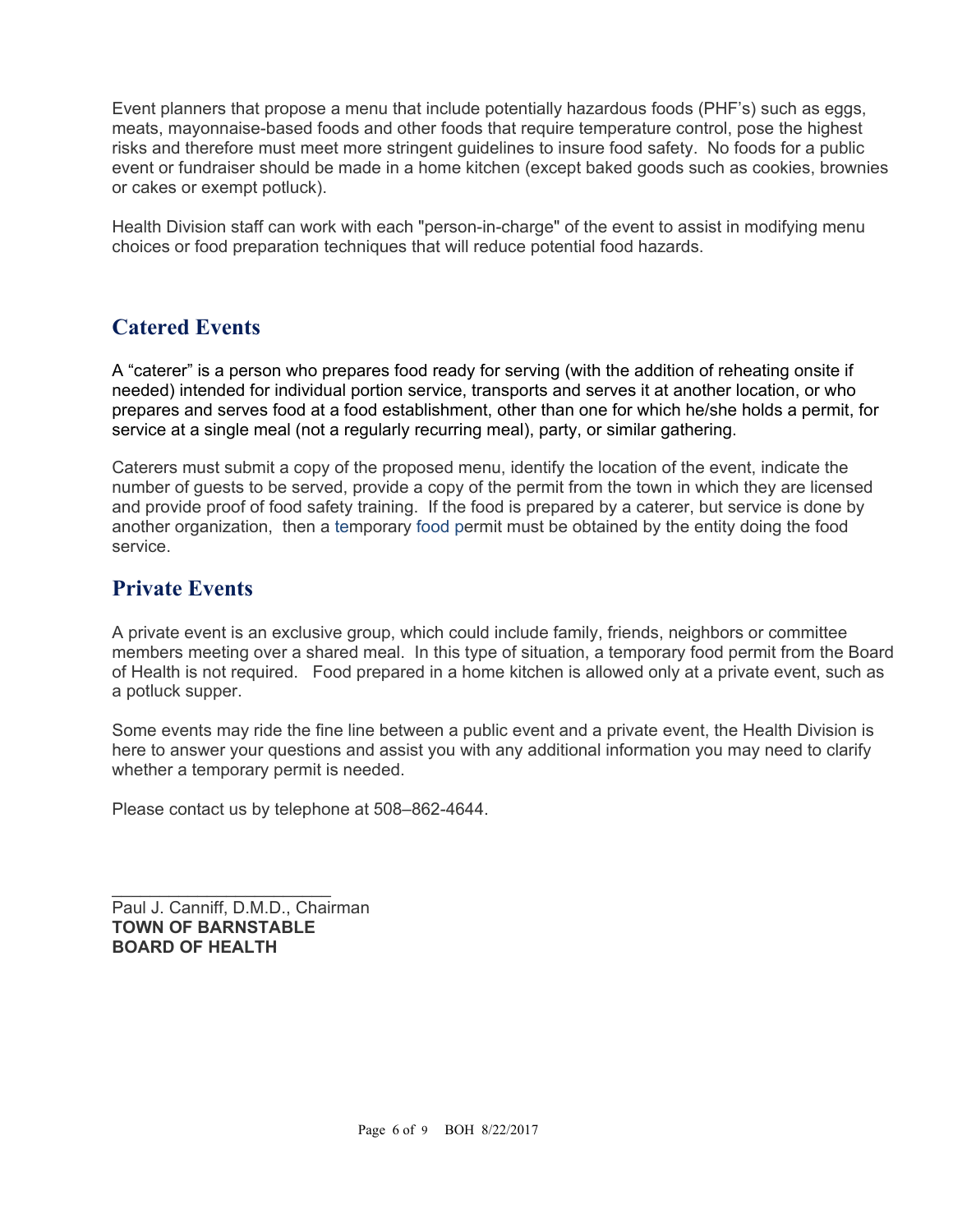

FAX: 508-790-6304 Junichi Sawayanagi

# **Town of Barnstable** Exhibit# 2 **Board of Health**

200 Main Street, Hyannis MA 02601

Office: 508-862-4644 Paul J. Canniff, D. M.D. Donald A. Guadagnoli, M.D.

#### **Public and Environmental Health Program Feb. 18, 2004** Feb. 18, 2004 **Policies, Procedures, and Guidelines Revised August 30, 2017 Revised August 30, 2017**

**Catering No. 2013-001** 

- **(a) Base of Operations**  Each caterer shall have as its base of operations a food establishment that shall comply with the provisions of 105 CMR 590.000, except that a facility holding a permit as a residential kitchen shall not serve as the base of operations for a caterer. This is per 105 CMR 590.009 (A)(1).
- **(b) Notification -** Each caterer shall notify the Public Health Division prior to serving any meal elsewhere than its own food service establishment and give written notice to the Public Health Division on the prescribed form\* prior to serving a meal elsewhere than its own food service establishment; and
- **(c) Certification**  Each caterer shall provide the Public Health Division copies of food sanitation training certificates (e.g. ServSafe and Allergen Awareness Certification) of the assigned personnel serving meals at the particular event.
- **(d)** Caterers with the base of operations located outside of the Town of Barnstable shall provide the Public Health Division with a copy of its food establishment permit once each year prior to serving the first meal of the calendar year.

#### **Definitions:**

**"Caterer"** means any person who prepares food ready for serving (with the addition of reheating onsite if needed) intended for individual portion service, transports and serves it at another location, or who prepares and serves food at a food establishment, other than one for which he/she holds a permit, for service at a single meal (not a regularly recurring meal), party or similar gathering.

\* Notification forms are available at the Town of Barnstable website and at the Public Health Division Office.

**Paul J. Canniff, D.M.D., Chairman BOARD OF HEALTH TOWN OF BARNSTABLE** 

**\_\_\_\_\_\_\_\_\_\_\_\_\_\_\_\_\_\_\_\_\_\_\_\_\_\_\_\_\_\_\_\_\_\_\_**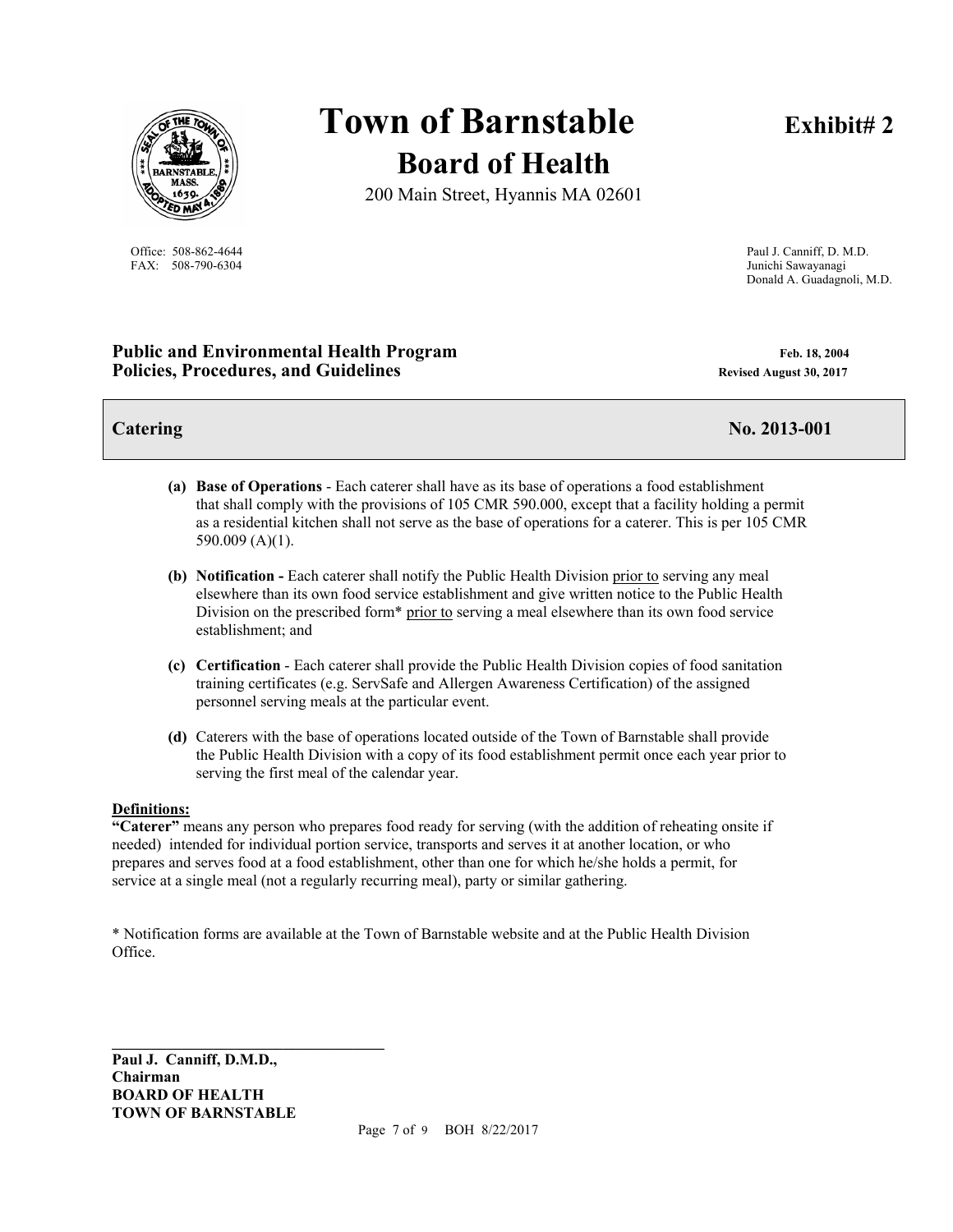

Office: 508-862-4644<br>FAX: 508-790-6304

**Town of Barnstable Board of Health**

200 Main Street, Hyannis MA 02601

 Paul J. Canniff, D.M.D. Donald A. Guadagnoli, M.D.

**MAIL TO: TOWN OF BARNSTABLE PUBLIC HEALTH DIVISION 200 Main Street HYANNIS, MA 02601 FAX 508 790-6304 Please include copies food sanitation training certificate (e.g. ServSafe) of the personnel serving meals at the event and, if the base of operations is in a city or town other than Barnstable, you must include a copy of a valid Food Establishment Permit from that City or Town** 

#### **CATERER NOTIFICATION OF EVENT**

| CHECK THOSE THAT APPLY: Single Meal $\Box$ Birthday Party $\Box$ Wedding $\Box$<br>Family Event $\Box$ Holiday Event $\Box$ |  |  |
|-----------------------------------------------------------------------------------------------------------------------------|--|--|
| NAME OF PERSON(S) REQUESTING PERMIT                                                                                         |  |  |
|                                                                                                                             |  |  |
|                                                                                                                             |  |  |
|                                                                                                                             |  |  |
|                                                                                                                             |  |  |
|                                                                                                                             |  |  |
|                                                                                                                             |  |  |
| (ATTACH COPIES OF CERTIFICATES)                                                                                             |  |  |
|                                                                                                                             |  |  |
|                                                                                                                             |  |  |
|                                                                                                                             |  |  |
| HOW WILL FOOD BE KEPT ABOVE 140 DEGREES F                                                                                   |  |  |
|                                                                                                                             |  |  |
|                                                                                                                             |  |  |
|                                                                                                                             |  |  |
|                                                                                                                             |  |  |